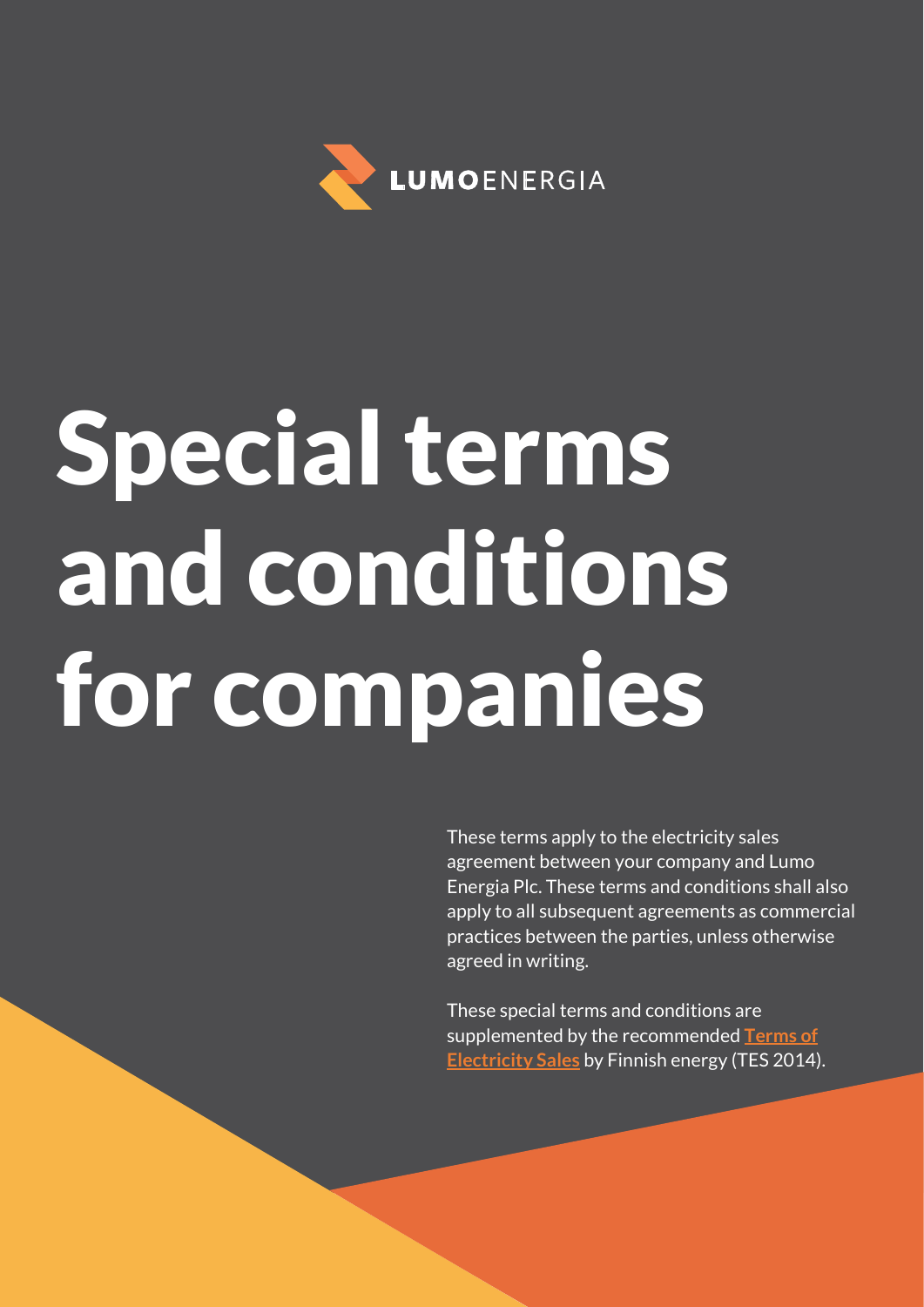## Electricity supply



**We promise to deliver the ordered electricity product to the agreed place of use at the agreed date.**

This requires that we have received the necessary information from you no later than five days before the agreed delivery date.

 $\blacktriangleright$  Please note that if the electricity market legislation requires changes in measurement methods, you must agree with your local network operator to implement these changes for the place of use and give us information about the place of use no later than five days before the delivery date.

 $\blacktriangleright$  The prerequisite for starting the electricity supply is that the place of use does not already have an active electricity agreement with another electricity supplier. However, we will take care of all practical arrangements for changing electricity supplier. This contract serves as a power of attorney that you have given us to carry out the exchange on your behalf.



**We promise that our electricity supply will be as agreed throughout the contract.**

We are therefore liable for any immediate damage caused to you by a delay, interruption or cessation of the power supply if the power supply is delayed, interrupted or terminated for any reason on our part in violation of this contract. However, related to our electricity supply, the upper limit for our liability is always 100,000 euros per calendar year.

If the electricity supply to the place of use has been delayed or interrupted for at least five days for a reason on our part, you have the right to terminate the contract for that place of use.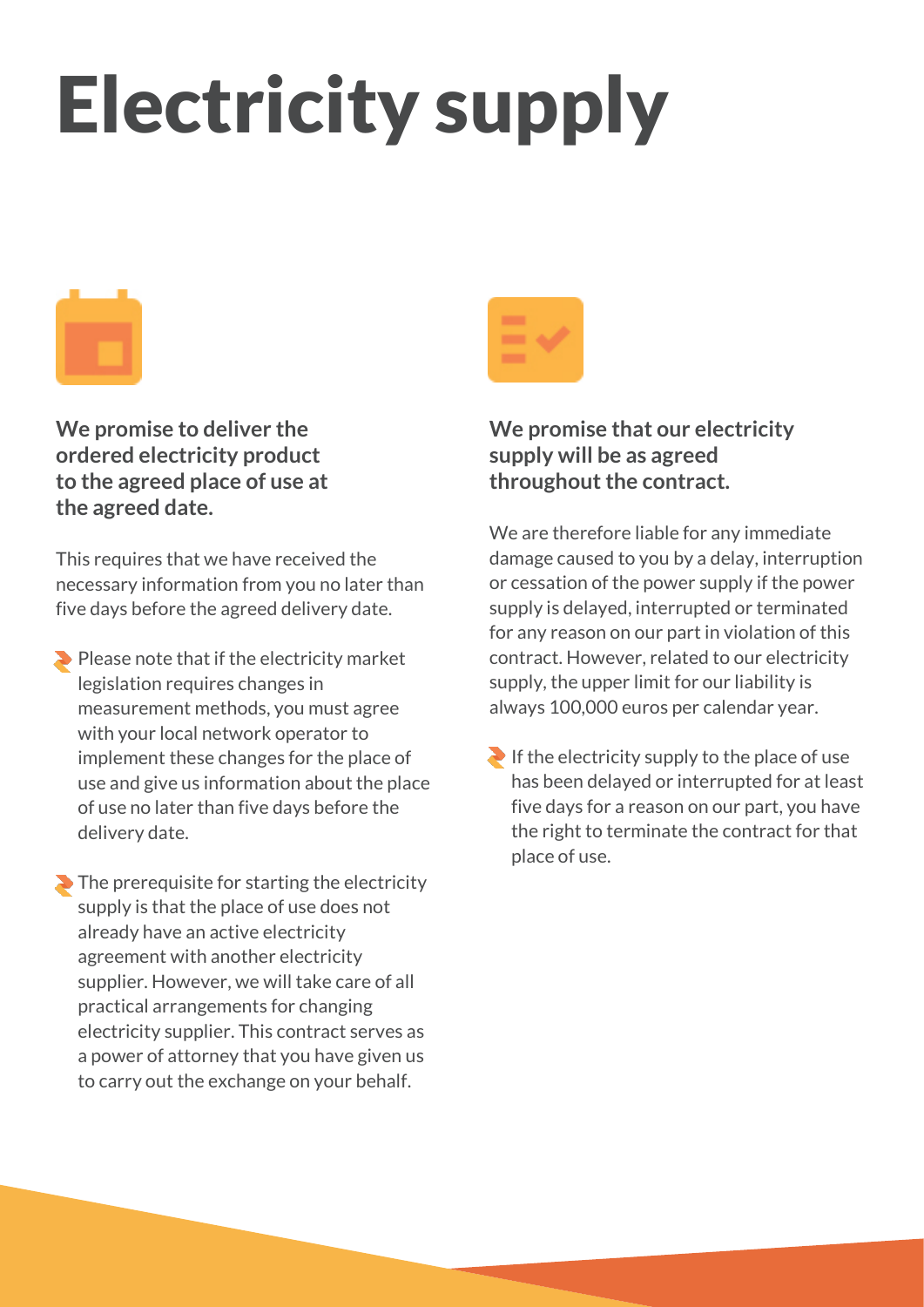### Determining the energy consumption



**The amounts of electricity supplied to you are determined with the help of measurement data provided by the local electricity network company and other metering managers.** 

If, for any reason, we do not receive this measurement data, we have the right to estimate your consumption using your previous consumption data and other data to help us.

You must ensure that the electricity meters at the place of use, a well as its data transmission connections, are fully functional in accordance with the electricity market legislation during the contract period. Otherwise, we may need to exclude such a place of use from the scope of the contract, which means that the contract is terminated regarding that place of use.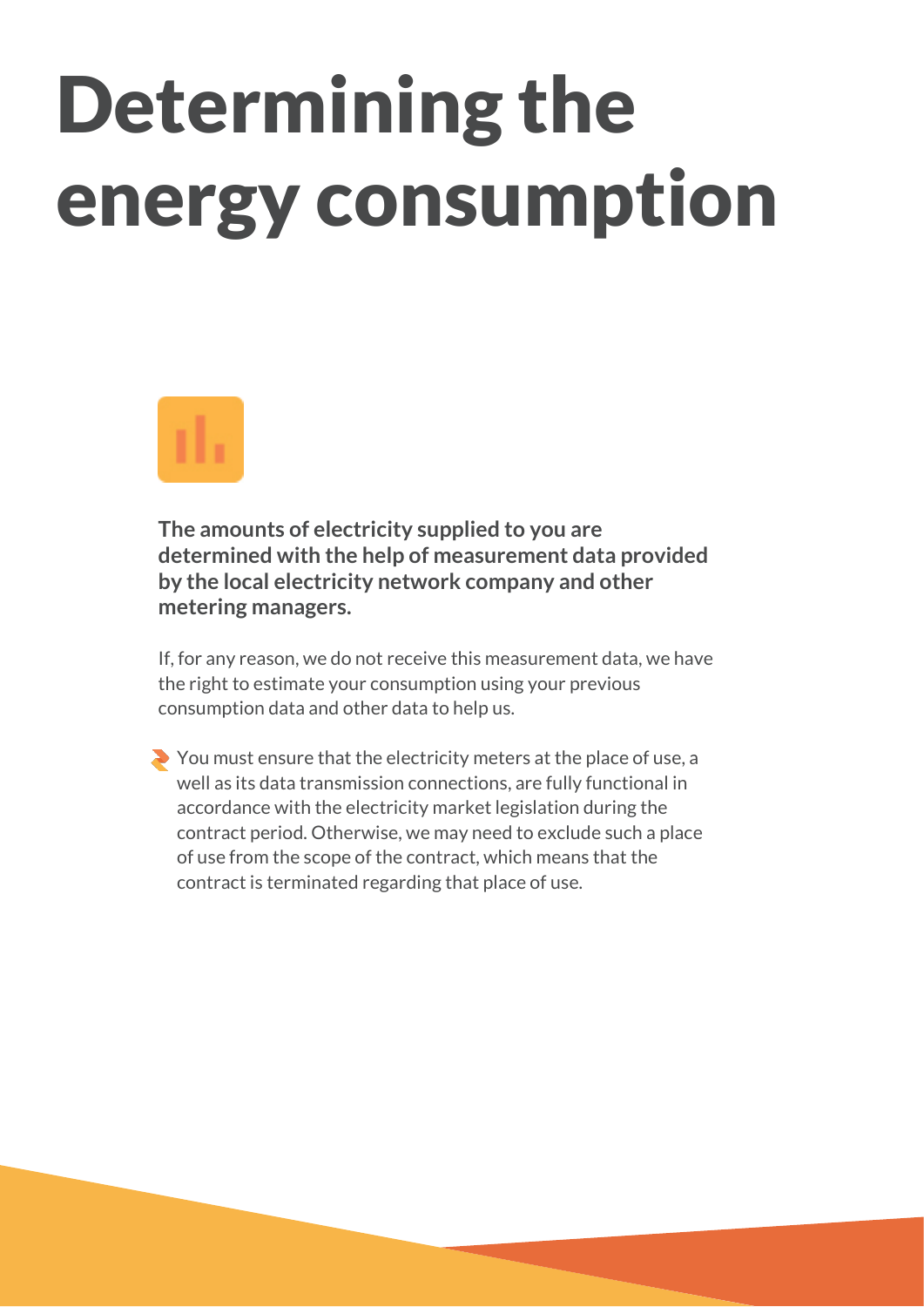## Payment and pricing



#### **We bill you every month in arrears.**

The invoice is due 7 days from the invoice date. If you have any comments regarding our invoice, they must be submitted to us within seven days of the invoice date. Otherwise, we have the right to trust that the invoice is correct, contractual and undisputed in all respects.

If we have not received full payment from you before the invoice due date, we can take debt collection measures for which you are responsible. Also note that your negligence can lead to an interruption in the power supply.

**Please note that the pricing of our electricity product is based on the estimated amount of electricity consumption that you have provided** 

**us.**

If it turns out that your actual electricity consumption differs significantly from the estimated use, i.e. with at least 5%, we cannot guarantee our offered price and therefore have the right to terminate the contract with two (2) weeks' notice. even if it is valid for a fixed-term.

**Our pricing is also based on your credit rating at the conclusion of the contract.**

 $\leftrightarrow$  We monitor this classification while the contract continues, and if we deem it necessary, we have the right to require you to provide a guarantee/prepayment or to replenish a previously established equivalent that is proportionate to our view of our increased credit risk. If you are unable to complete the requested security arrangement, we have the right to terminate the contract with two (2) weeks' notice, even if it is valid for a fixed-term.